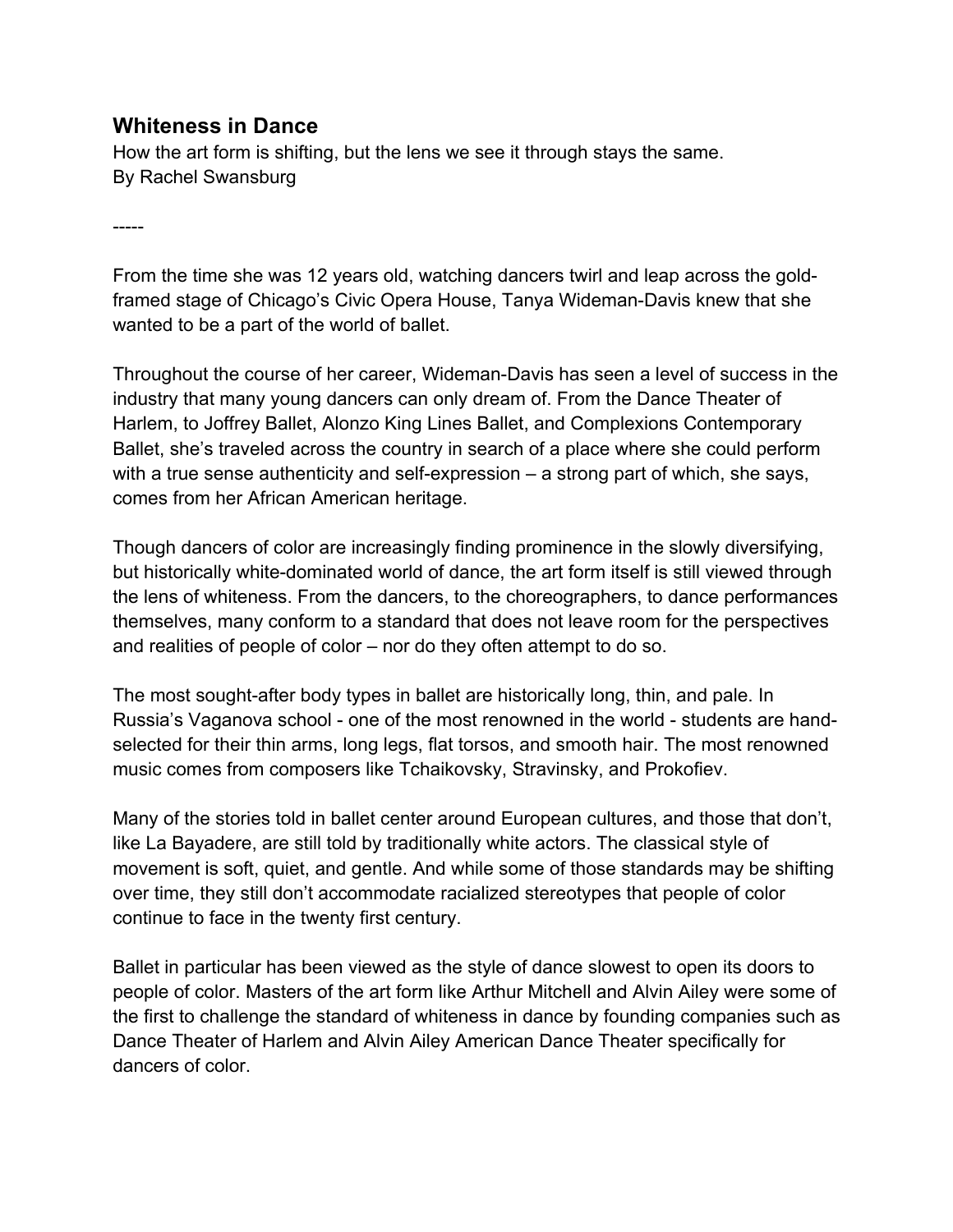These companies opened doors for hundreds of dancers, and provided a space for people of color to explore movement in an environment that was encouraging and responsive. Many more of these companies exist today, and ballet has become far more accessible than it was even 30 years ago.

The problem that remains, however, is that many 'traditional' ballets and performance choreography are still composed by white choreographers, for white audiences, no matter who actually performs them.

"I come from fighting women. I come from women who transcend," said Wideman-Davis. She described how she initially sought out a place in historically black ballet companies, but didn't necessarily find what she was seeking there. "It was then that I realized that what I was looking for was not necessarily in the racial coding of these companies – black or white, they're all doing the same repertoire."

She explained that many of the companies she danced with were seeking a kind of "social validity" - a validity found through the lens of whiteness. "I was looking for something that has a different kind of connectivity to soul," she said.

In order to truly explore her own life experiences in movement, Wideman-Davis created her own company, Wideman-Davis Dance, with her husband Thaddeus Davis. "We were not interested in replicating this authoritarian environment that dance has flourished in."

She explained that dance to her is more than executing steps and positions to perfection. "I come from a culture where dance has an essence that's rooted in family, in our rich African American history," she said. "I didn't feel this down-to-earth quality coming into the forms of ballet we were doing."

Wideman-Davis recognized in her own career that though her status as an African American ballet dancer did not stop her from attaining principal roles, those roles did not represent her own realities.

Some companies have acknowledged this issue, and have attempted to address it by creating choreography specifically for dancers of color. Angela Harris, a professional ballerina and founder of Dance Canvas, a development program for budding choreographers, says that this is not the key to creating a more diverse landscape on stage.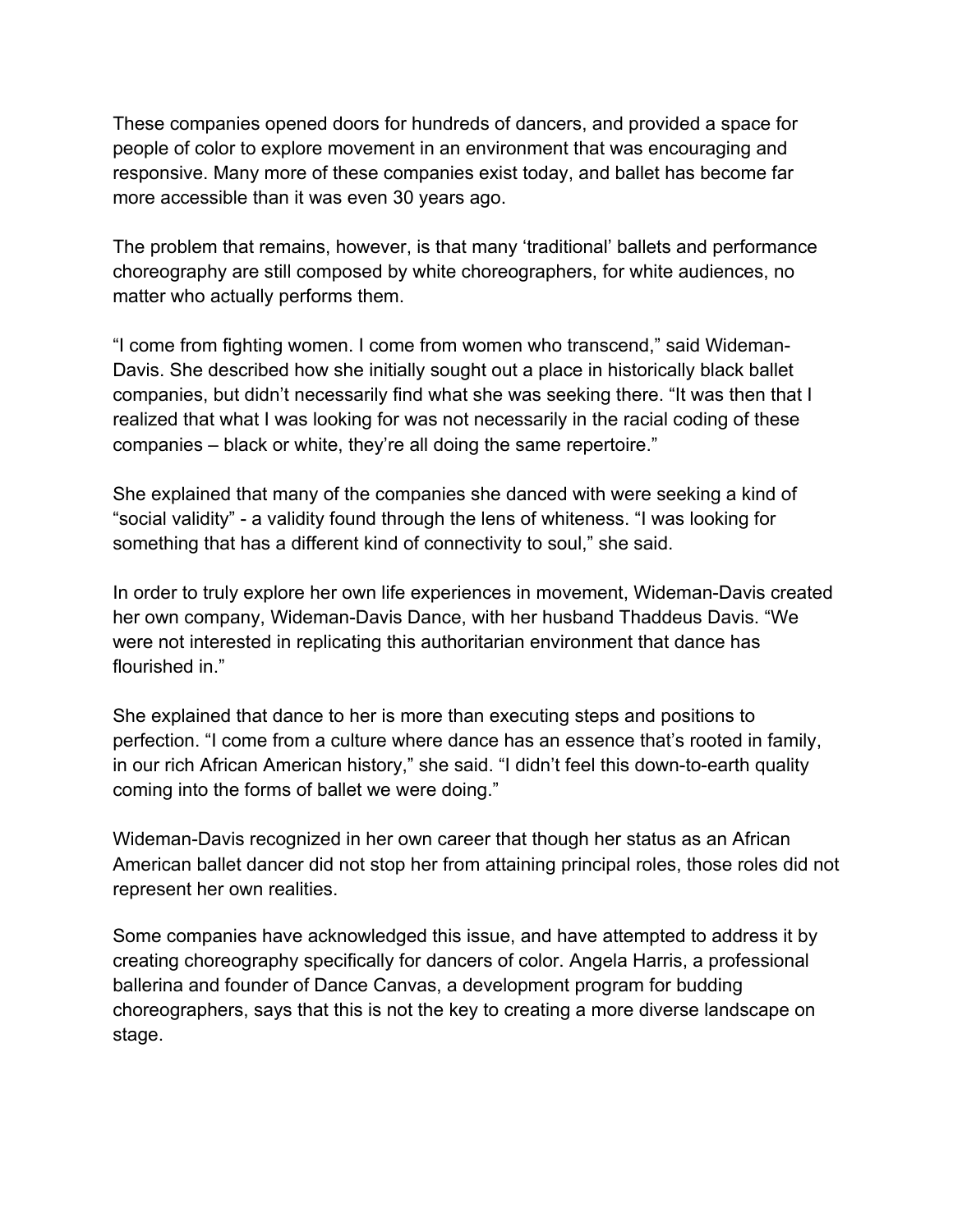"Separating based on racial lines takes us backward," Harris said. "We should be diversifying based on the fact that people are good dancers and can contribute to the art form, not because we're doing a black ballet."

Creating ballets that are specifically for people of color may seem like a way to be more inclusive, but in reality, it does nothing to break or subvert the mold of whiteness that ballet adheres to. Actually giving people of color to the space to create pieces that reflect their own identities, Harris says, is much more effective.

When it comes to seeing representation in dance, Harris explained that one of the best solutions is to have more people of color in the roles of artistic directors and choreographers. "Beauty is in the eye of the beholder, and until the person who's selecting dancers and pieces of choreography has the desire to put African American dancers on stage, you're not going to see a change."

With other styles of dance that don't typically stem from European traditions, it might be assumed that dancers of color have a better shot at not only getting a foot in the door, but truly expressing themselves through the art form. However, many styles like tap and jazz that have African American roots are actively 'translated' for white audiences.

Roxane "Butterfly" Semadeni is a world-renowned tap dancer who trained under the instruction of legends like Jimmy Slyde and who founded the Euro-tap coalition. She described how tap has been taken from its original form and made palatable for mass audiences - by and large erasing its complex and tangled history.

"Tap has its roots in the American slave trade," Semadeni said. "This dance came from that specific moment in time, but it's a style that many claim ownership of all over the world." Indeed, tap dance has its roots in the complex rhythms tapped out by African American slaves in colonial America as a form of communication. It's a history far removed from today's flashy Broadway performances, or the notably 'uniform' Rockettes' Radio City shows.

Thomas Vacanti is a professor of dance and the head of the UMass Amherst Dance Department. He says that his years in the industry have made him witness to this same type of translation in jazz dance. "Jazz has very multicultural roots," Vacanti said. "But it's become this trained system that dancers go through, and there's been a shift in what people actually see as jazz. It's turned into what you'd see on So You Think You can Dance - more contemporary than traditional jazz, and more catered to bodies that have trained in styles like ballet."